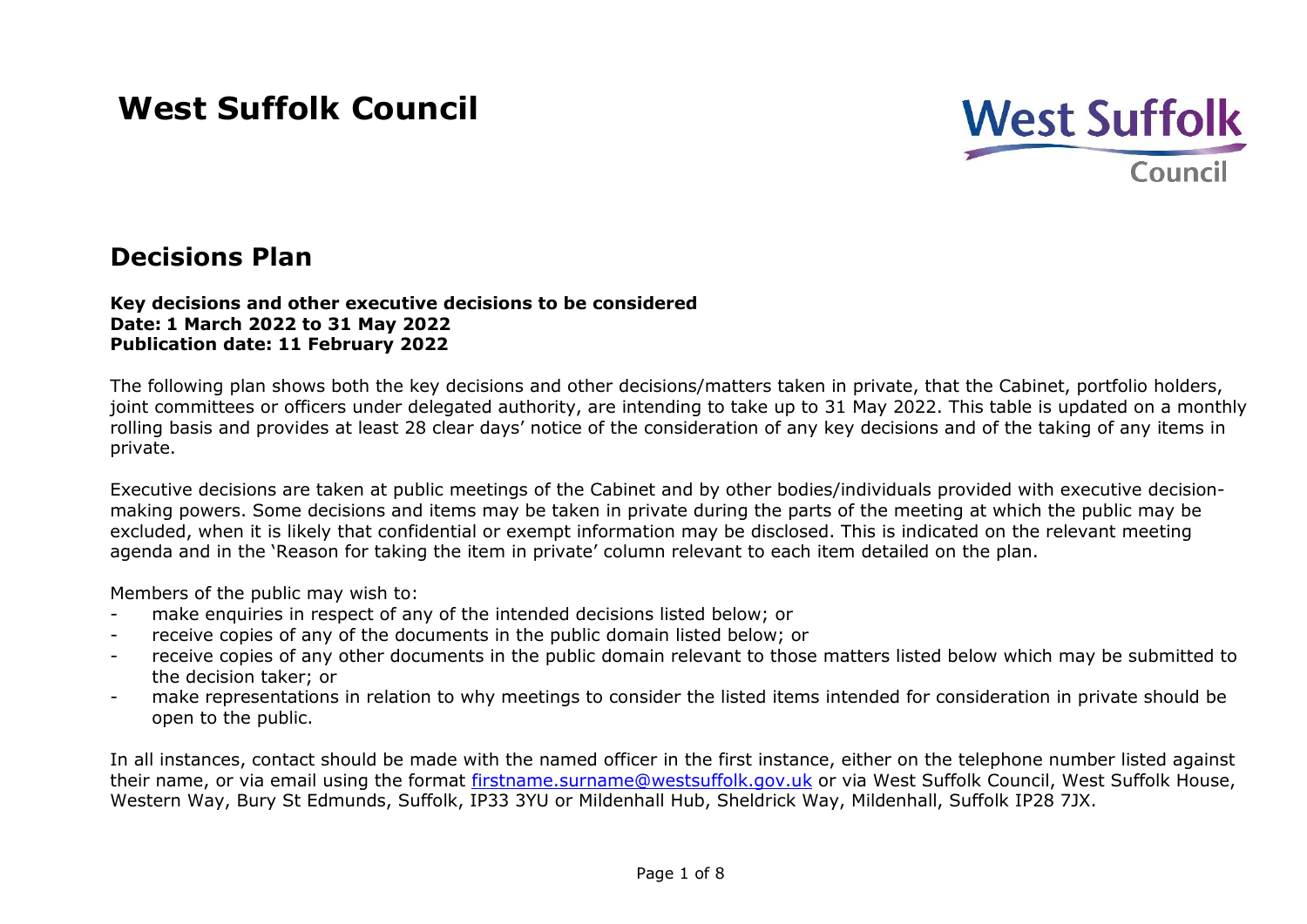| <b>Expected</b><br>decision<br>date | <b>Subject and purpose</b><br>of decision                                                                                                                                                                                                                                                                                                                                                                                                                                        | <b>Reason for</b><br>taking item<br>in private<br>(see Note 1<br>for relevant<br>exempt<br>paragraphs) | <b>Decision</b><br>(D), Key<br><b>Decision</b><br>(KD) or<br>$Rec(R)$ to<br><b>Council on</b><br>date<br>(see Note 2<br>for Key<br><b>Decision</b><br>definitions) | <b>Decision</b><br>taker<br>(see<br>Note 3<br>for<br>member-<br>ship) | <b>Portfolio</b><br>holder<br>contact<br>details | <b>Lead officer</b><br>contact details                              | <b>Documents to</b><br>be submitted                                         |
|-------------------------------------|----------------------------------------------------------------------------------------------------------------------------------------------------------------------------------------------------------------------------------------------------------------------------------------------------------------------------------------------------------------------------------------------------------------------------------------------------------------------------------|--------------------------------------------------------------------------------------------------------|--------------------------------------------------------------------------------------------------------------------------------------------------------------------|-----------------------------------------------------------------------|--------------------------------------------------|---------------------------------------------------------------------|-----------------------------------------------------------------------------|
| 15/03/22<br>(new)                   | <b>Sunnica Energy</b><br><b>Farm Nationally</b><br><b>Significant</b><br><b>Infrastructure</b><br><b>Project (NSIP):</b><br><b>West Suffolk</b><br><b>Council's Relevant</b><br>Representation<br>Submission*<br>The Cabinet will be<br>asked to consider and<br>approve the Council's<br>Relevant<br>Representation<br>submission response in<br>connection with the<br>Sunnica Energy Farm<br>NSIP proposals.<br>*Due to ensuring the<br>representation is<br>submitted by the | Not applicable                                                                                         | (KD)                                                                                                                                                               | Cabinet                                                               | David Roach<br>Planning<br>07889 510003          | Julie Baird<br>Director<br>(Planning and<br>Growth)<br>01284 757613 | Report to Cabinet<br>with draft<br>Relevant<br>Represent-ation<br>attached. |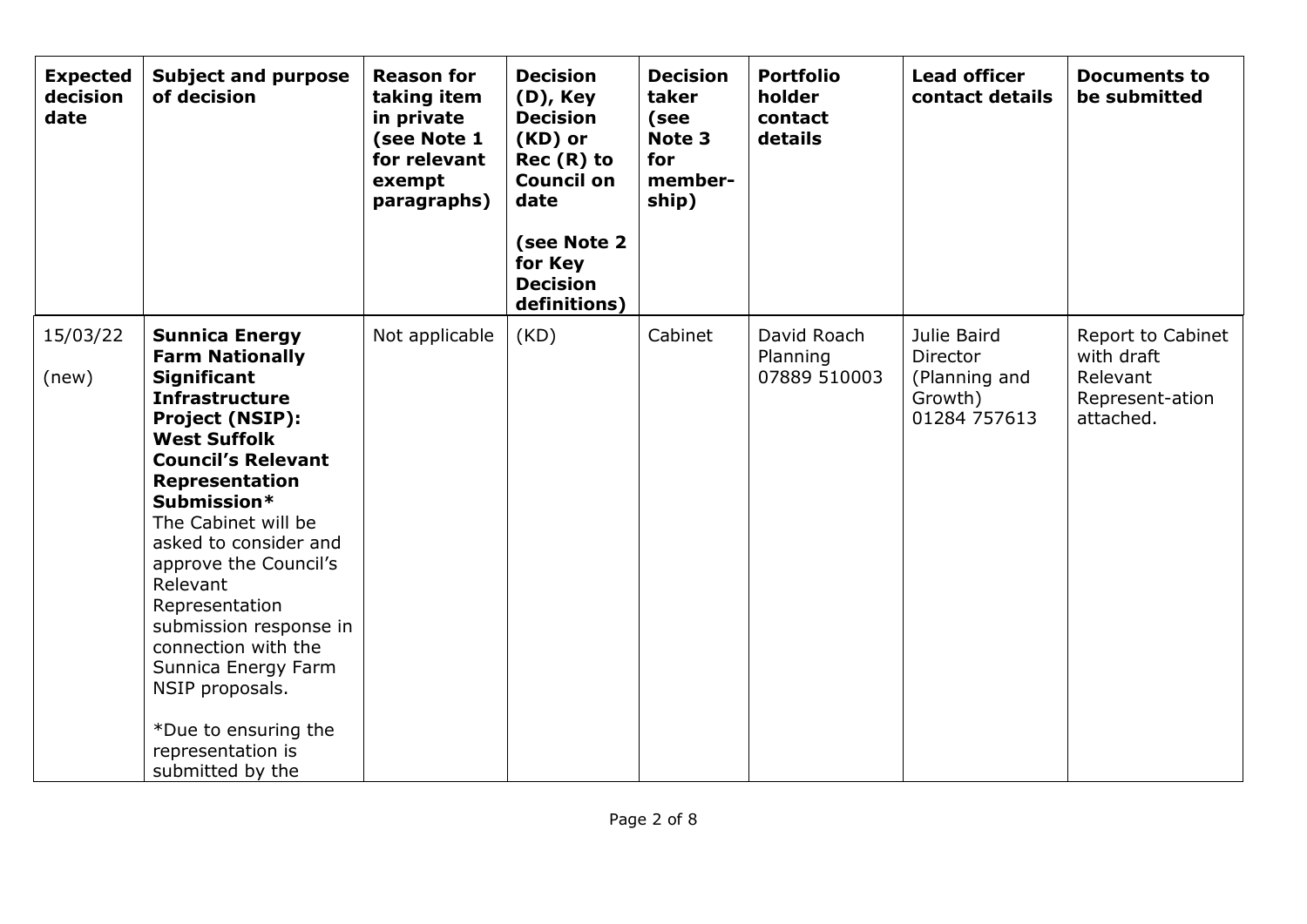| <b>Expected</b><br>decision<br>date | <b>Subject and purpose</b><br>of decision                                                                                                                                                                                                                                                                                                                                            | <b>Reason for</b><br>taking item<br>in private<br>(see Note 1<br>for relevant<br>exempt<br>paragraphs) | <b>Decision</b><br>$(D)$ , Key<br><b>Decision</b><br>(KD) or<br>$Rec(R)$ to<br><b>Council on</b><br>date<br>(see Note 2<br>for Key<br><b>Decision</b><br>definitions) | <b>Decision</b><br>taker<br>(see<br>Note 3<br>for<br>member-<br>ship) | <b>Portfolio</b><br>holder<br>contact<br>details | <b>Lead officer</b><br>contact details              | <b>Documents to</b><br>be submitted |
|-------------------------------------|--------------------------------------------------------------------------------------------------------------------------------------------------------------------------------------------------------------------------------------------------------------------------------------------------------------------------------------------------------------------------------------|--------------------------------------------------------------------------------------------------------|-----------------------------------------------------------------------------------------------------------------------------------------------------------------------|-----------------------------------------------------------------------|--------------------------------------------------|-----------------------------------------------------|-------------------------------------|
|                                     | required deadline of 17<br>March 2022, with the<br>agreement of the Chair<br>of the Overview and<br>Scrutiny (O&S)<br>Committee, the call-in<br>procedure for this item<br>has been suspended.<br>The Chair of the O&S<br>Committee is satisfied<br>that the decision<br>proposed is reasonable<br>in all the<br>circumstances and to it<br>being treated as a<br>matter of urgency. |                                                                                                        |                                                                                                                                                                       |                                                                       |                                                  |                                                     |                                     |
| 15/03/22<br>(new)                   | <b>Site of Former St</b><br><b>Felix School,</b><br><b>Newmarket:</b><br><b>Development Brief</b>                                                                                                                                                                                                                                                                                    | Not applicable                                                                                         | (D)                                                                                                                                                                   | Cabinet                                                               | David Roach<br>Planning<br>07889 510003          | Julie Baird<br>Director<br>(Planning and<br>Growth) | Report to<br>Cabinet.               |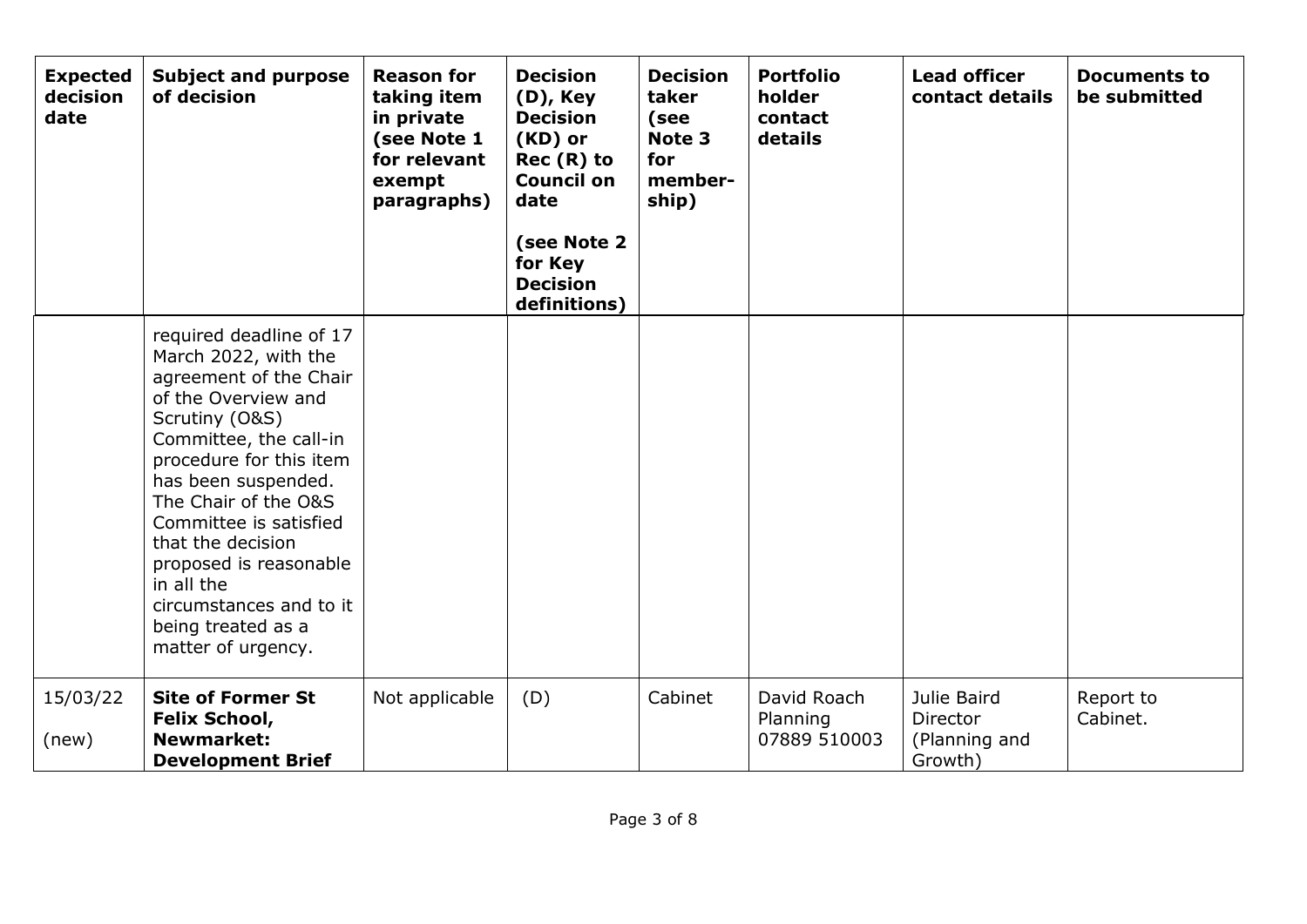| <b>Expected</b><br>decision<br>date | <b>Subject and purpose</b><br>of decision                                                                                                                                                              | <b>Reason for</b><br>taking item<br>in private<br>(see Note 1<br>for relevant<br>exempt<br>paragraphs) | <b>Decision</b><br>$(D)$ , Key<br><b>Decision</b><br>(KD) or<br>$Rec(R)$ to<br><b>Council on</b><br>date<br>(see Note 2<br>for Key<br><b>Decision</b><br>definitions) | <b>Decision</b><br>taker<br>(see<br>Note 3<br>for<br>member-<br>ship) | <b>Portfolio</b><br>holder<br>contact<br>details                       | <b>Lead officer</b><br>contact details                                         | <b>Documents to</b><br>be submitted             |
|-------------------------------------|--------------------------------------------------------------------------------------------------------------------------------------------------------------------------------------------------------|--------------------------------------------------------------------------------------------------------|-----------------------------------------------------------------------------------------------------------------------------------------------------------------------|-----------------------------------------------------------------------|------------------------------------------------------------------------|--------------------------------------------------------------------------------|-------------------------------------------------|
|                                     | The Cabinet will be<br>asked to make a<br>decision to go out and<br>consult on a new<br>development brief for<br>the site of the former<br>St Felix school,<br>Newmarket.                              |                                                                                                        |                                                                                                                                                                       |                                                                       |                                                                        | 01284 757613                                                                   |                                                 |
| 15/03/22                            | <b>Revenues Collection</b><br><b>Performance and</b><br><b>Write Offs</b><br>The Cabinet will be<br>asked to consider<br>writing-off outstanding<br>debts, as detailed in<br>the exempt<br>appendices. | Exempt<br>appendices:<br>paragraphs 1<br>and $2$                                                       | (KD)                                                                                                                                                                  | Cabinet                                                               | Sarah<br><b>Broughton</b><br>Resources and<br>Property<br>07929 305787 | Rachael Mann<br><b>Director</b><br>(Resources and<br>Property)<br>01638 719245 | Report to Cabinet<br>with exempt<br>appendices. |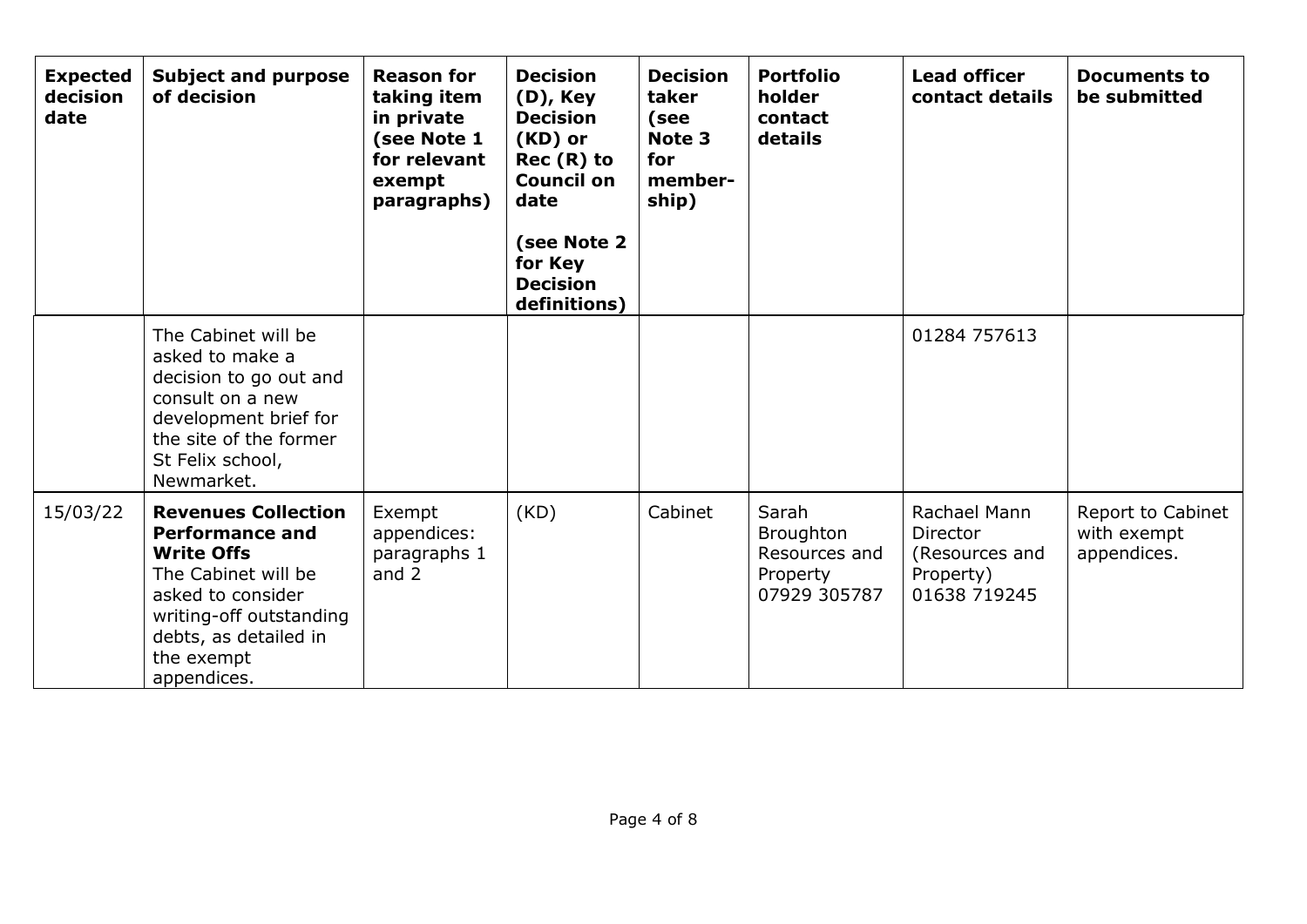## **Note 1: Definition of exempt information and relevant paragraphs of the Local Government Act 1972**

#### **In accordance with Section 100(A)(4) of the Local Government Act 1972 (as amended)**

The public may be excluded from all or part of the meeting during the consideration of items of business on the grounds that it involves the likely disclosure of exempt information defined in Schedule 12(A) of the Act, as follows:

- 1. Information relating to any individual.
- 2. Information which is likely to reveal the identity of an individual.
- 3. Information relating to the financial or business affairs of any particular person (including the authority holding that information).
- 4. Information relating to any consultations or negotiations, or contemplated consultations or negotiations, in connection with any labour relations matter arising between the authority or a Minister of the Crown and employees of, or office holders under, the authority.
- 5. Information in respect of which a claim to legal professional privilege could be maintained in legal proceedings.
- 6. Information which reveals that the authority proposes
	- a. to give under any enactment a notice under or by virtue of which requirements are imposed on a person; or
	- b. to make an order or direction under any enactment.
- 7. Information relating to any action taken or to be taken in connection with the prevention, investigation or prosecution of crime.

#### **In accordance with Section 100A(3) (a) and (b) of the Local Government Act 1972 (as amended)**

Confidential information is also not for public access, but the difference between this and exempt information is that a Government department, legal opinion or the court has prohibited its disclosure in the public domain. Should confidential information require consideration in private, this will be detailed in this Decisions Plan.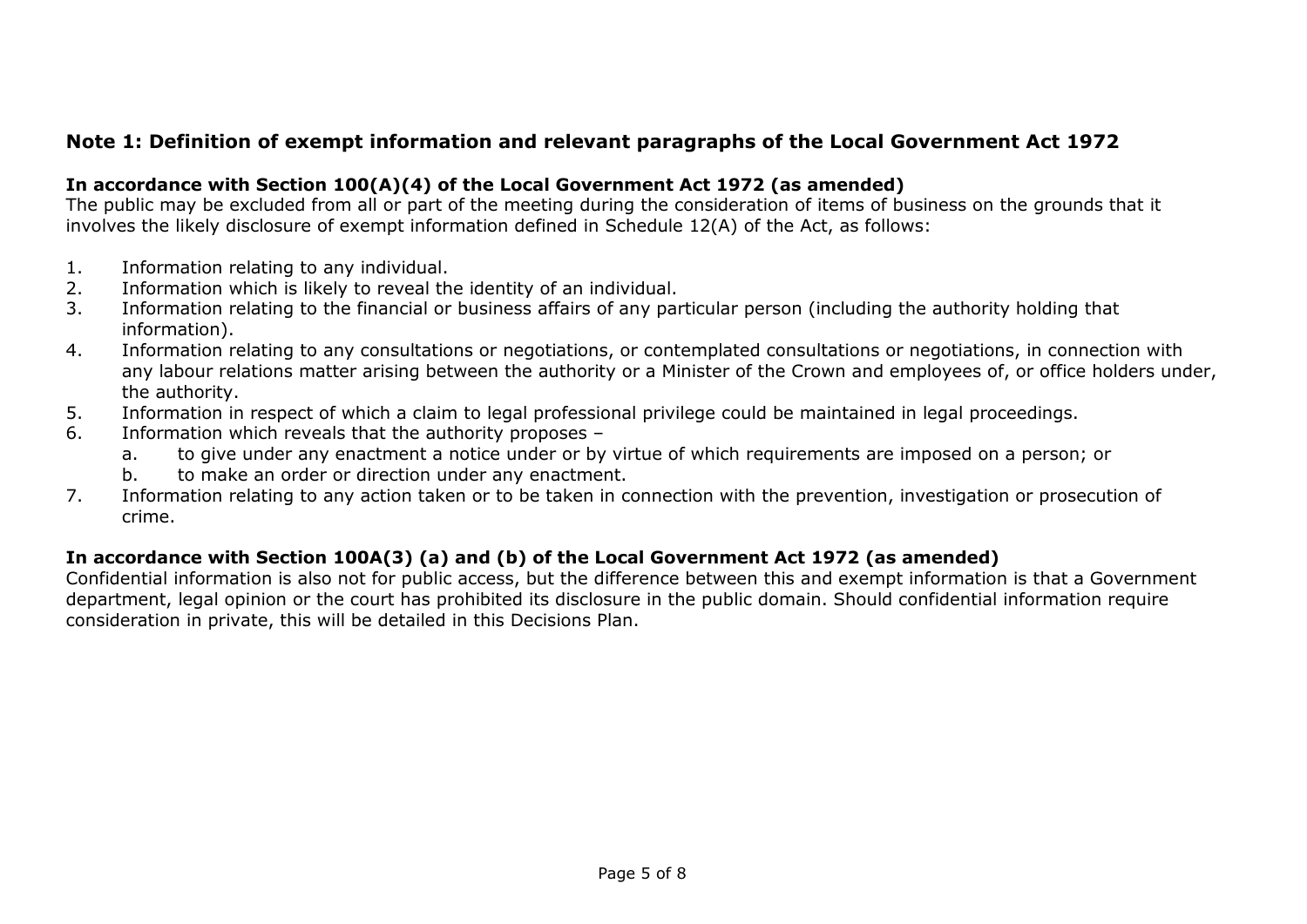### **Note 2: Key decision definition**

A key decision is an executive decision that either:

- a. Results in new expenditure, or a reduced income or savings of more than  $E100k$  in any one year that has not otherwise been included in the Council's revenue or capital budgets.
- b. Comprises or includes the making, approval or publication of a draft or final scheme, which is not a routine business decision, that may require, either directly or in the event of objections, the approval of a Minister of the Crown.
- c. Results in the formation of a new company, limited liability partnership or joint venture.
- d. Has a potentially detrimental impact on communities outside of West Suffolk District.
- e. Is a decision that is significant in terms of its effect on communities living or working in a definable local community in the District, or on one or more wards, in that it will:
	- i. Have a long-term, lasting impact on that community; or
	- ii. Restrict the ability of individual businesses or residents in that area to undertake particular activities; or
	- iii. Removes the provision of a service or facility for that community; or
	- iv. Increases the charges payable by members of the community to provide a service or facility by more than 5%; or
	- v. Have the potential to create significant local controversy or reputational damage to the Council
- f. A matter that the decision maker considers to be a key decision.
- g. Any matters that fall under the scope of e. above must be subject to consultation with the local Member(s) in Wards that are likely to be impacted by the decision prior to the decision being made.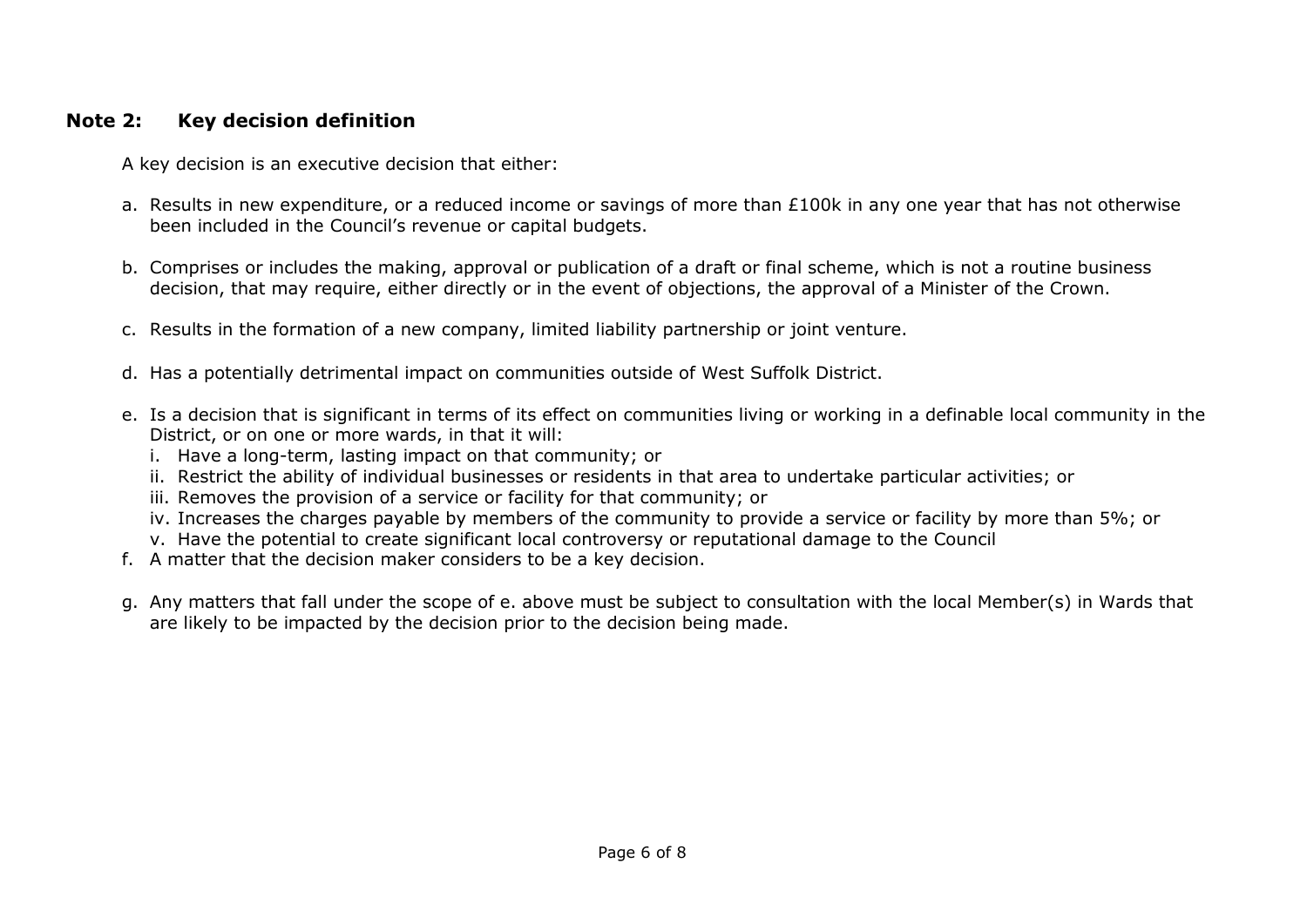# **Note 3: Membership of bodies making key decisions**

### **a. Membership of West Suffolk Council's Cabinet and their portfolios**

| <b>Cabinet Member</b> | <b>Portfolio</b>                                                 |  |  |
|-----------------------|------------------------------------------------------------------|--|--|
| John Griffiths        | Leader of the Council                                            |  |  |
| Sara Mildmay-White    | Deputy Leader of the Council and Housing<br>and Strategic Health |  |  |
| Sarah Broughton       | Portfolio Holder for Resources and Property                      |  |  |
| Carol Bull            | Portfolio Holder for Governance                                  |  |  |
| Andy Drummond         | Portfolio Holder for Regulatory and                              |  |  |
|                       | Environment                                                      |  |  |
| <b>Robert Everitt</b> | Portfolio Holder for Families and Communities                    |  |  |
| Susan Glossop         | Portfolio Holder for Growth                                      |  |  |
| Jo Rayner             | Portfolio Holder for Leisure, Culture and                        |  |  |
|                       | <b>Community Hubs</b>                                            |  |  |
| David Roach           | Portfolio Holder for Planning                                    |  |  |
| <b>Peter Stevens</b>  | Portfolio Holder for Operations                                  |  |  |